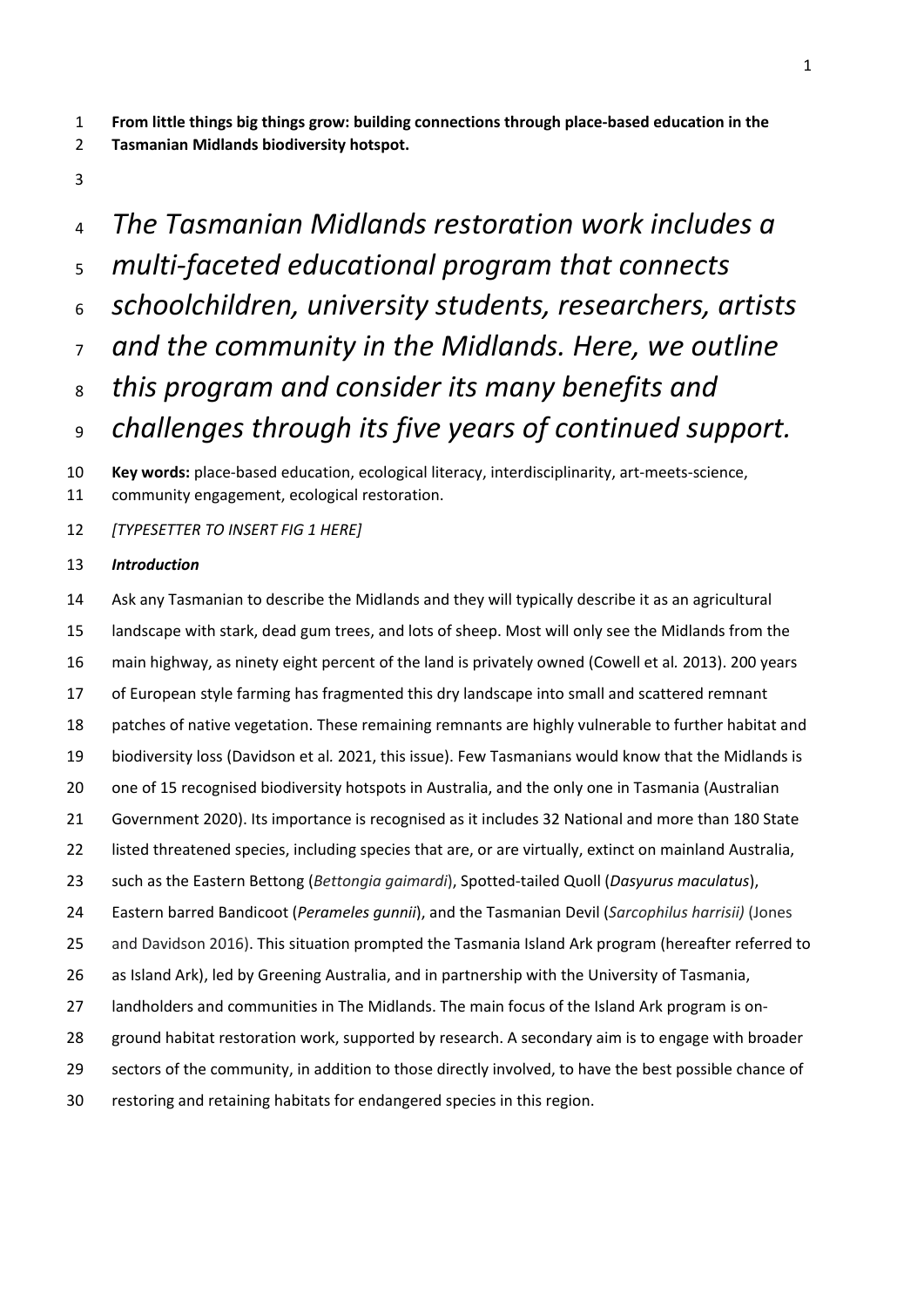- In this article we describe how a multi-faceted, educational program (Figure 1) has developed
- through an incremental process of forging connections between people, place, projects, and funding that values a diversity of contributions. We understand that,
- … [a] *place cannot be understood from the vantage point of a single discipline and*
- *specialisation. The study of place enables us to widen the focus to examine the*
- *interrelationships between disciplines and to lengthen our perceptions of time.* (Orr 2005, pp.
- 91-92)
- We also contend there are benefits to be realised from a series of small, low-risk, and diverse
- projects to build the trust required for truly interdisciplinary educational programs and outcomes.
- Our story has a cast of many, anchored by a small collaborative group of pivotal educators, which
- includes science communicators, artists, philanthropists and landowners (Figure 2). The educational
- program has evolved into three main and interconnected entities championed by key people,
- namely:
- 14 1. The Bushrangers project (Nel Smit, Box 1) principally working in the formal kindergarten
- through to Year 12 school sector, locally and across the state, with indigenous students and
- leaders, and the broader community to incorporate meaningful biodiversity curriculum.
- 2. Science communication and outreach (Tanya Bailey) by doctoral and post-doctoral researchers working on Island Ark.
- 3. The Species Hotel project, involving Architecture and Design students in Sculptures (Louise Wallis) and the Game Lab (Mike Hornblow, Box 2).
- 21 Over time, these different projects have received support from a variety of funding bodies/sponsors, ranging from \$2,000 for single events, to \$60,000 for annual projects.

## *Place-based education and the Bushrangers project*

 The central motivation for the educational program is to create a sense of connection with, and compassion for, places in the Midlands through greater engagement (Ardoin 2006; Zylstra et al*.* 2014). Place-based education is an approach ideally suited to ecological restoration programs, as it emerges from the particular attributes of a place (geography, ecology, sociology), is inherently interdisciplinary and experiential, and connects place with self and community (Gruenewald & Smith 2007; Smith & Sobel 2010). Place-based education is not a new approach; its origins are in experiential learning theory which typically involves project work (learning-by-doing and critically reflecting on actions). It has been found to improve student's sense of place, self-efficacy, and responsibility; but, is dependent on its design and implementation (Cinera et al. 2019). Essentially,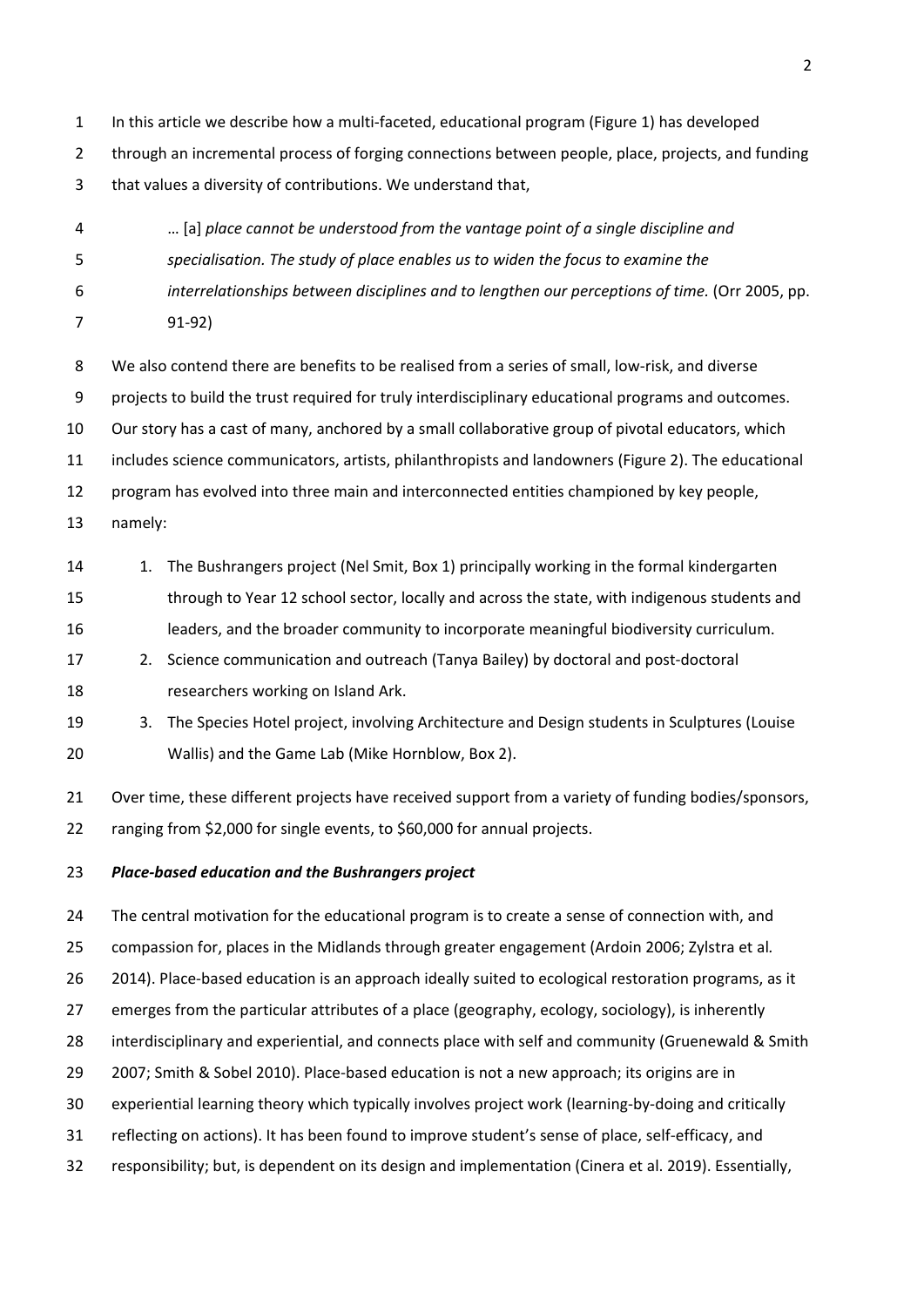the goal is to build onto and challenge a student's understanding of their 'place' through 'invested-doing'.

 The catalyst to promote education linked to Island Ark began with the Bushrangers project (2014 -), through the support of the John Roberts Charitable Trust. Informal data gathering by Nel Smit (Greening Australia) demonstrated the need to help local communities connect with nature in this agricultural landscape. Engagement surveys conducted with teachers and school children in the Midlands catchment area (Campbell Town, Cressy and Oatlands Schools) revealed limited knowledge 8 of the fragility and significance of the remnant native landscape. Only a few children (of 180 surveyed) could identify any of four critically endangered local native mammals; yet every child could identify the four African animals shown to them (Figure 3).

 It is from these basic beginnings that the Bushrangers project emerged with the task of reconnecting schoolchildren (and by extension, their families) with learning about and, appreciating and caring for their local environment (Figure 4). Nel Smit coordinates Bushrangers and began with *Science* and *Sustainability* units linked to the Australian Curriculum. An important starting point was when students selected and focused on a square metre patch of land for a year (Smit 2020) and experienced/documented the changes over that time. Building on this notion of a close and ongoing focus on the land, students at Oatlands (led by a University of Tasmania Honours student) investigated the comparative diversity of ant species between remnant bush and agricultural land. Local school children also sowed seeds and planted trees that replicated the species being restored in Island Ark in their own school grounds. Students also worked alongside practitioners planting and caging trees (for protection from livestock and wallabies) on landowners' properties. Their work was informed and guided by the doctoral and post-doctoral researchers, under Tanya Bailey's oversight. With levels of success and confidence growing, the Bushrangers project was extended to urban schools, and expanded its involvement within University of Tasmania to tap into the enthusiasm of

 new participants and leaders from different subject areas (such as geography and the arts). New activities/projects were encouraged when common interests intersected between Bushrangers and potential new partners, such as geography symposia/field days, wildlife monitoring, Aboriginal Immersion days, and big biodiversity days and nights out, which are now important annual events in the project. These are explained later in the article.

 The geography symposia and field days involved all Year 11 and 12 students studying geography and environmental science in Tasmania. These activities are embedded in the curriculum and required students to research ecological restoration using the Midlands as a case study, then present their findings in reports or short in-class presentations. In a separate iteration for the University of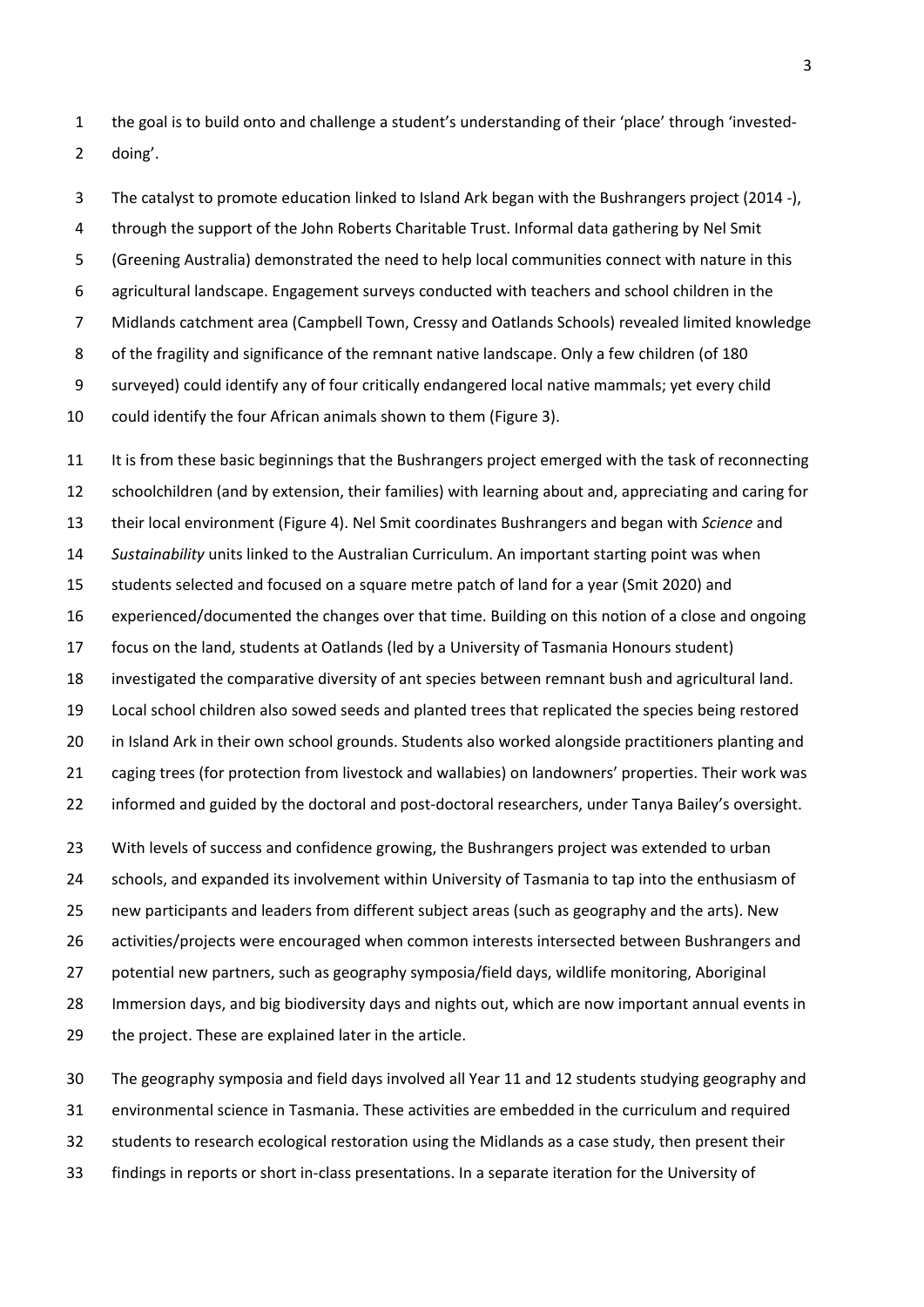Tasmania, third year and Masters students studying Biological Conservation, Australian Landscape Change (School of Natural Sciences), and Conserving Nature in Landscapes (School of Geography and Spatial Sciences) also participated. Both groups identified the field-based activities as the highlight of their respective courses.

 A wildlife monitoring component was funded by the Disney Foundation (which focuses on educating children about local wildlife). This allowed Campbell Town and Bothwell school students to use motion sensitive cameras to contribute to a study of animal movements in fragmented landscapes (Jones and Davidson 2016). The clearly excited students uploaded their collated data to the [Tasmanian Natural Values](https://www.naturalvaluesatlas.tas.gov.au/) Atlas, a database that provides authoritative and comprehensive information. Their findings were also reported back to landholders. This is indicative of place-based education, which encourages concepts to be taught using issues in the local community (in this case, using scientific methods to identify real-world local problems) (Sobel 2004).

 Provision of immersion experiences to reconnect Aboriginal people with Country is another important development for Bushrangers. The initial incentive to engage local Aboriginal students in this landscape came from a display of Aboriginal artefacts, collected from the Midlands, in the Queen Victoria Museum & Art Gallery (Launceston). National Science Week Aboriginal Immersion days, and a community field day with Aboriginal elders, helped focus community awareness of the indigenous Tyerrernotepanner clan group's heritage and identity. The concept of "two-eyed seeing" (Bartlett et al*.* 2012) is employed, whereby learning includes both Indigenous and Western ways of knowing and shown to benefit conservation and restoration outcomes (Rayne et al*.* 2020). This approach has given students insights into current, local biodiversity issues across historical and cultural contexts, and also how to act in the future. (Box 1 and Figure 5). These learning experiences also support teaching of the first cross-curriculum priority in the Australian curriculum: *Aboriginal* 

*and Torres Strait Islander histories and cultures*.

 The Bushrangers project has provided outstanding opportunities for doctoral and post-doctoral researchers in Island Ark to understand how to communicate their scientific investigations to different audiences. While there has been no formal science communication training, they have gained valuable practical skills within a supportive, interdisciplinary, and intergenerational environment. Involvement with the Bushrangers project has given them opportunities to become what McBride et al (2011) term 'Renaissance Scientists', by placing a key emphasis on the valuable combination of teaching, public communication and outreach.

 Tanya Bailey, the science communication and outreach champion, explains how, collectively and individually, the researchers learnt how to present to and engage with primary school students,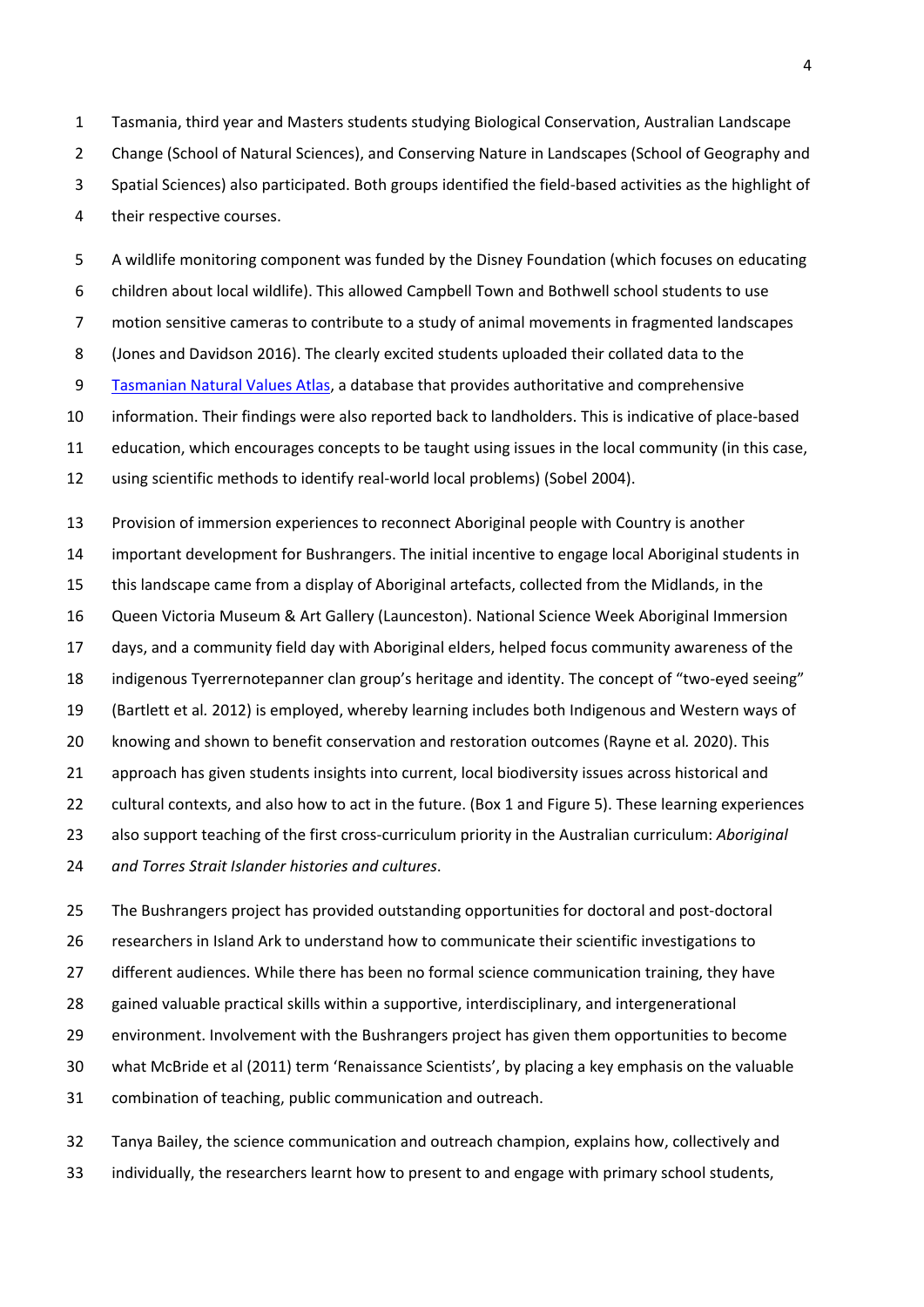often with the aid of props, such as stuffed toy animals with GPS collars, taxidermy birds and animals and native seeds, nuts and leaves (Figure 4b). She says, we have

- *… learned how to adapt our more traditional scientific presentations for time slots ranging*
- *from 5 minutes to 2 hours. In a language suitable for audiences of all ages and backgrounds,*

*we have immersed and engaged a diversity of learners* (Bailey, pers. comm., 2020).

 The concept of "community as a classroom" in place-based education (Sobel 2004) holds true for all participants.

### *The rich addition of the arts*

The involvement of the arts discipline came a little later in the Island Ark partnership, following

community meetings held by Greening Australia, and the University of Tasmania. It was agreed that

- utilising arts practices would broaden community outreach and communication methods. This
- approach acknowledged the resurgence in community arts in Tasmania (typified by events such as
- *Ten Days on the Island*, *Junction Arts Festival* and *The Unconformity*); it could also provide

opportunities to boost local tourism. Professor Kit Wise and colleagues (2016) (from the Tasmanian

- College of the Arts) developed the curatorial concept to create and install a series of responsive
- artworks from art/science collaborations along the Macquarie River in Ross (a town in the centre of
- the Midlands).

Dubbed the 'Species Hotel', the project became another key component of the place-based

 educational program. It was delivered by the School of Architecture and Design, through a 20 partnership with Kit Wise and his colleagues. Although it was by chance that the School of

Architecture and Design first became involved with the Species Hotel project, it has developed into

- being embedded into the School's curriculum. There are two main parts to the 'Species Hotel'
- project: Sculptures and the Game Lab.

### *The Sculptures (Species Hotels)*

 The brief was collaboratively developed by the School of Architecture and Design with Kit Wise and Greening Australia from a single artwork, into 60 students designing and making four sculptural hotels (1m high x 1m wide x 3m tall) as a part of their curriculum. Four hotels were exhibited (2016) and then installed on site (2017), with permanent seating designed and installed in the field ready for a launch event in 2018. The site was a parcel of farmland that connected the town of Ross to the new tree plantings along the Macquarie river. All pieces were funded by The Ian Potter Foundation and in-kind sources. The aim of the Species Hotel Sculptures was two-fold: first to provide functioning habitat (hotels) for specific animals as the young Island Ark plantings develop around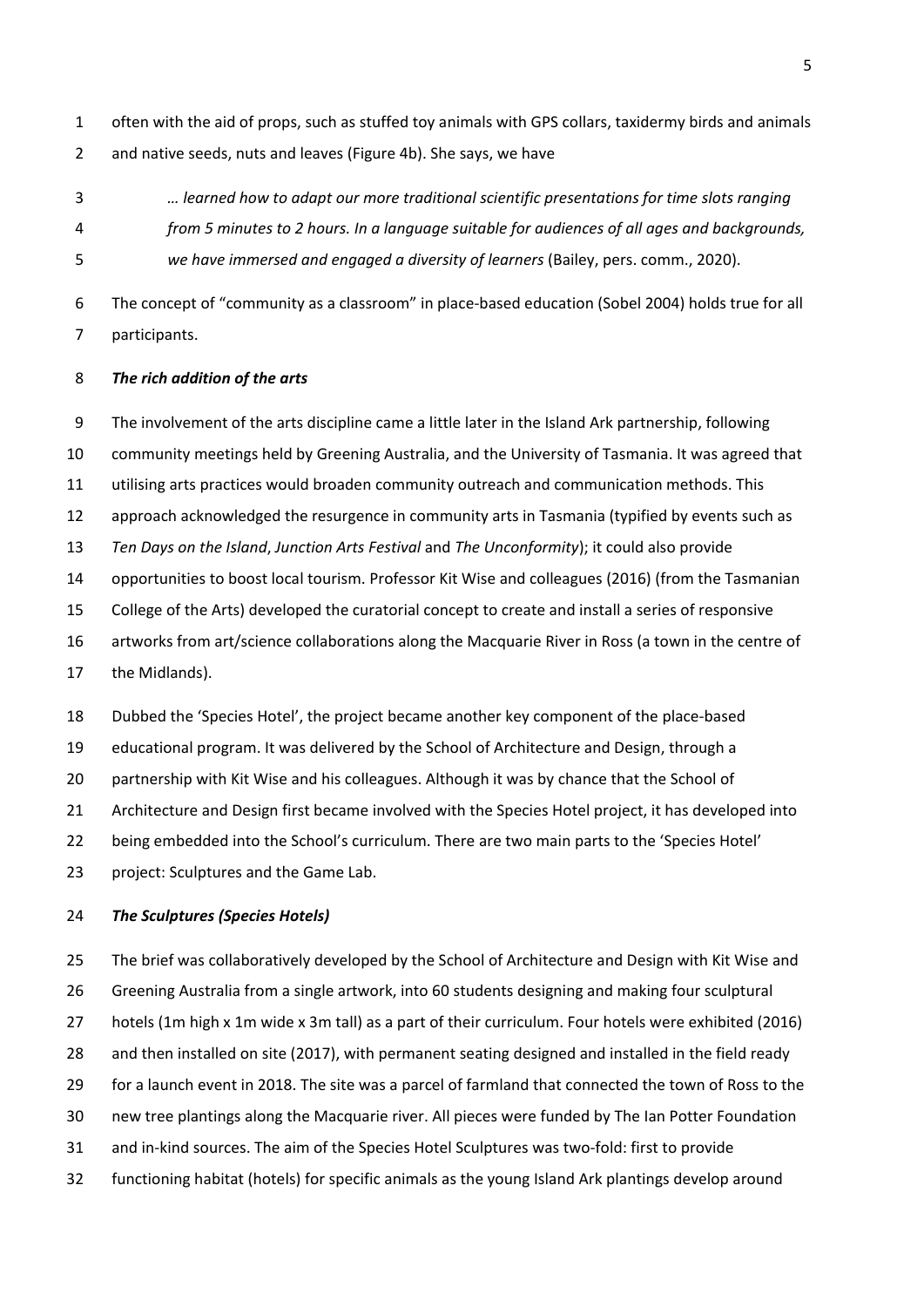them, and second, to raise community awareness of Island Ark through the students' designs of distinctive forms (MacDonald et al. 2020). The motivation to involve first year School of Architecture and Design students in this project was to expose them to complex interacting design problems of sustainability and land use, and to engage them in interdisciplinary collaborations with ecological researchers, practitioners, and school children. The School of Architecture and Design is already renowned for its Learning-by-Making projects, in which small objects/pavilions are designed and made, solely by the students, for community-based organisations (Salama 2015), so this was an exciting addition to students' learning.

 Despite the prospect of no ongoing funding for the Sculptures project, Louise Wallis and Nel Smit worked to keep the project alive, as the opportunities it offered were educationally rich and fostered valuable exchanges. While securing funds, the partnership continued between students from the School of Architecture and Design and the local school students through holding the big day- and night-out activities. These typically involved students listening to short presentations by researchers 14 and practitioners at the Ross Town Hall and exploring the site of the Sculptures through drawing, model making with clay, and identifying animal scats. The big night out allowed students to discover with scientists the nocturnal biodiversity of remnant bush on Midland farms through a walk.

 A second generation of Sculptures was designed and installed in 2019 (Figure 6 and see [YouTube](https://www.youtube.com/watch?v=LZt3CvbY-1M&t=4s)  [clip\)](https://www.youtube.com/watch?v=LZt3CvbY-1M&t=4s), a third in 2020 and another is planned for late 2021. Over 495 people have been directly involved in the last five years: 310 university students, 84 school children, 20 educators, 18 20 scientists, ten artists, two landowners and many community supporters. Further networks and partnerships (state, national and international) have emerged from the presence of the Sculptures.

 Louise Wallis and Nel Smit further expanded the remit of the Sculptures in 2020, working with a new partner, TasNetworks, to design eagle perches. These perches reduce potential Wedge-tailed Eagle contact with distribution wires on electricity networks and draws awareness to the plight of this local and endangered species. Prototype perches will be located beside the Midlands Highway near Ross, at the Sculptures walk and at a nearby black spot for eagle mortality. The prototypes will be monitored by school children, who will process data collected on raptors using a motion sensitive camera. This three-year funded project complements the Sculptures and highlights the value that interdisciplinary projects can bring to education, community awareness and, in this case (most importantly) the plight of the eagles.

 The Sculptures project, in its various iterations, is highly regarded by School of Architecture and Design students, with graduates recalling it as a 'seminal' design learning experience, and that it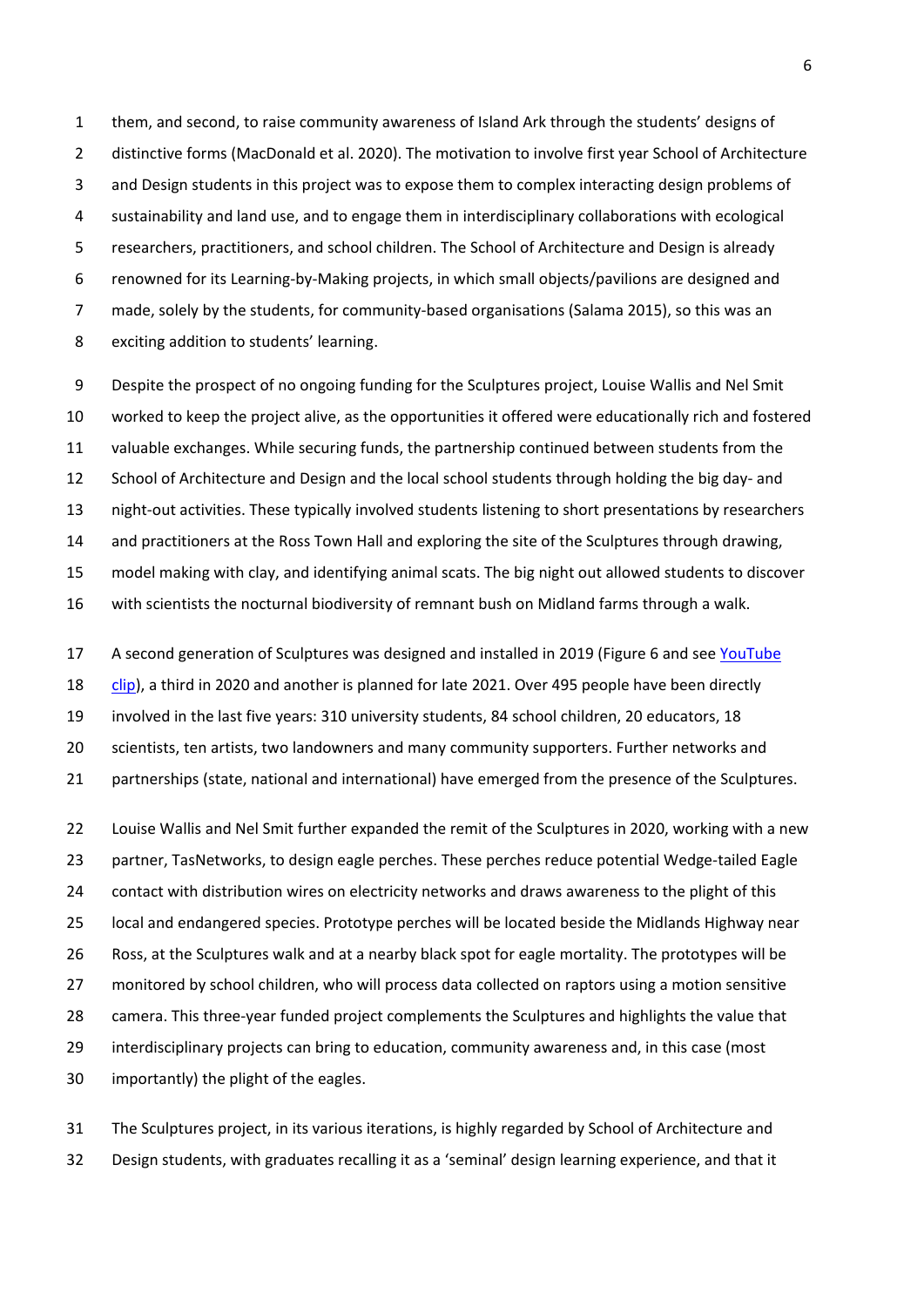gave them the sense they were part of a something larger (Graduates pers. comm., 2018 and 2020). 2 Such is the motivation, that 40 students volunteered to install the second generation of Sculptures (2019), six months *after* their grades had been finalised. This installation group also included four graduates from the first cohort (2016) and students who had just commenced their undergraduate studies. Academic colleagues also identify the Sculptures project as essential learning in the first- year curriculum and continued running the project, despite significant curriculum renewal and COVID-19 restrictions, in 2020. As another indication of its educational value, it was awarded a University of Tasmania Vice-Chancellor's Citation (2020), for providing outstanding student learning experiences.

#### *Game Lab*

 In addition to the Sculptures, the Game Lab project was created to push boundaries in promoting public awareness and community participation in the Midlands restoration corridor. The Game Lab was created by Mike Hornblow, in concert with a keen undergraduate student and a group of Master of Architecture students. The team's aim was to represent the dynamics inherent to biodiversity and native-habitat restoration, in collaboration with primary and high school students, local artists and technology educators. Adopting a fictional identity – *Office for Play Ecologies* – they presented the Game Lab at the Junction Arts Festival (internationally-renowned in the community arts arena) in Launceston in 2017. Installed in the Wilderness Society shopfront opposite the Festival Hub, the Game Lab took a performative approach, as a series of prototypes for playtesting. With 400 festival goers through the

door over three nights, the intention was to create an open environment for experimentation,

whereby people could experience local ecologies as something spontaneous and compelling; be

that, for example, in the existential play of predator-prey relations, or human intervention and

climatic impacts on native species. The challenge was threefold: to explore student interests while

responding to diverse contexts; to involve community and industry partners in the project; and to

arrive at an outcome that engaged others in the act of play and learning about the Midlands

environment (Box 2 and Figure 7).

Unfortunately, Mike Hornblow, the leading protagonist, is now working overseas, and therefore the

Game Lab has not had the same leadership to continue. The departure of key project champions can

pose potential threats to the educational program; conversely, change can also provide

opportunities to engage new players and ideas.

**Creating intergenerational and interdisciplinary collaborations – STEAM**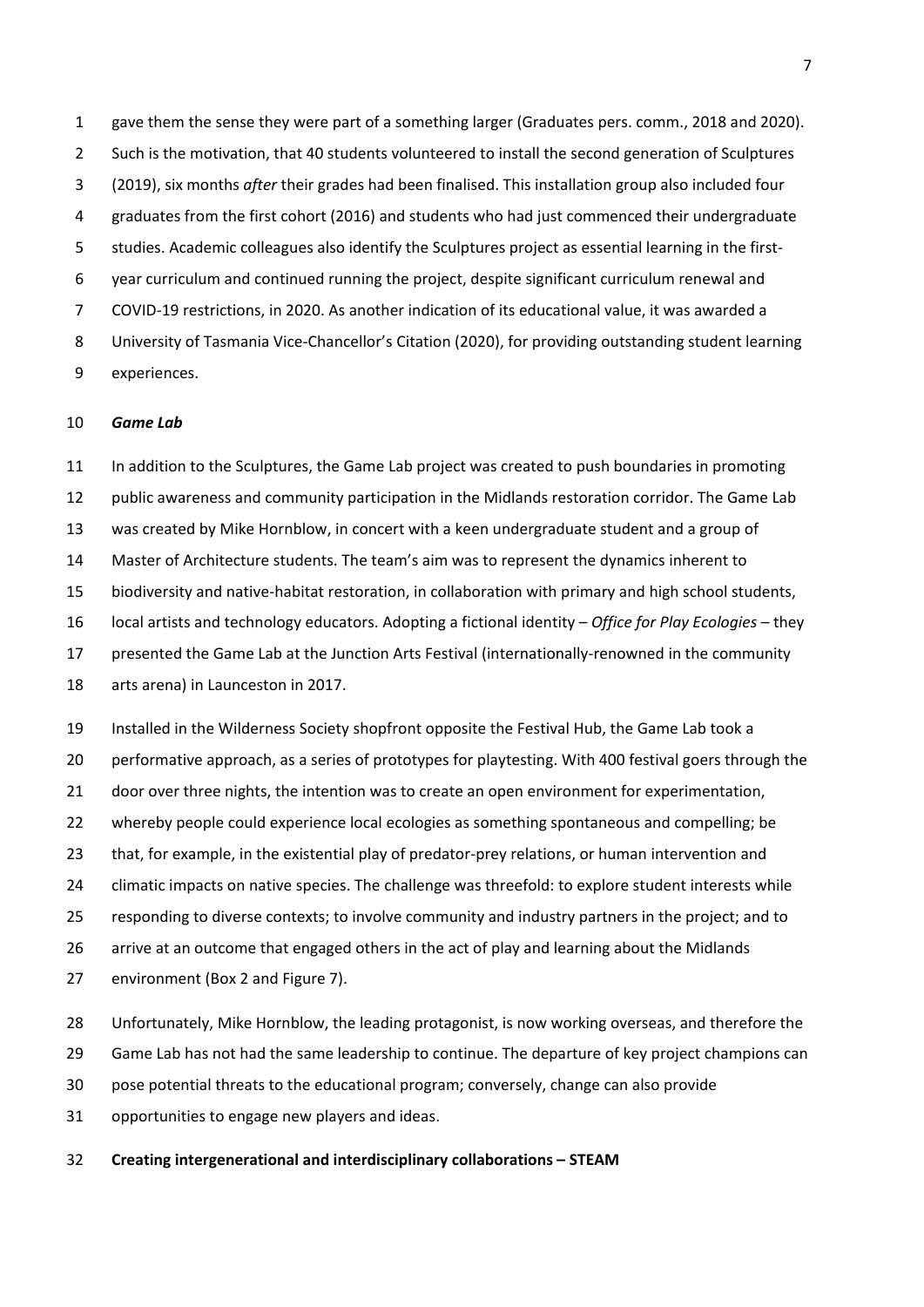A crucial aspect of the educational program and its constituent parts has been its collaborative nature. Linking Bushrangers and researchers with the Species Hotel projects was a productive way to promote the connection between the arts and science in interdisciplinary and cross-generational contexts. This model is often described as 'STEAM education': integrating the arts with science, technology, engineering and maths. From the very beginning, local school students welcomed the university students to 'their place' and were encouraged to explore and share their nature experiences together. This set the scene for the introductory session, aptly named the 'big day out', when everyone came together in Ross to discover and learn through the designing process.

 The design process begins by establishing the clients' needs, in this case the animals, by listening and asking questions of the scientists, visiting the site and speculating creative ideas. Both Louise Wallis and Mike Hornblow wanted to have their undergraduate and Masters students participate with young school children in this process through what is termed 'parallel play'. The involvement of young school children enhanced the university students learning, by freeing them from over- thinking, stimulating creativity, and by confronting assumptions about design and construction. Young school children are particularly infectious in role modelling optimism and undertaking creative play; inspiring older students to expand their conceptual boundaries. Young children could also be relied on to ask 'tough' fundamental questions of the research experts and student designers. This interaction also ensured the invited experts were clear and engaging, while not losing scientific detail. We found how introducing 'play' is both a great leveller in education and interdisciplinary teams, whereby all participants, regardless of age or expertise, can find their (useful) place in a creative environment.

 Parallel play continued with both groups 'sensing the site' through activities of observing, drawing, 23 and modelling with clay. The modelling of clay began as a quick and useful tool for school children to develop early design of animal habitats on site, and evolved in later iterations into the making of artistic 'bird seed pies' to provide 'room service' for native occupants of the Species Hotel Sculptures. These 'pies' were exhibited on the main street outside businesses (already famed for their edible pies) on oversized plates with forks and knives, to promote the Sculptures installation. Another important part of the Species Hotel project occurred when the school children visited the School of Architecture and Design where, in the timber workshop, they constructed models based on their own designs, as well as contributing to the 3D digital models for the Game Lab. This was the beginning of a pathway of learning unfamiliar to many of the children from rural backgrounds; we

hope they continue to explore further education as a viable future option, based on this early

exposure.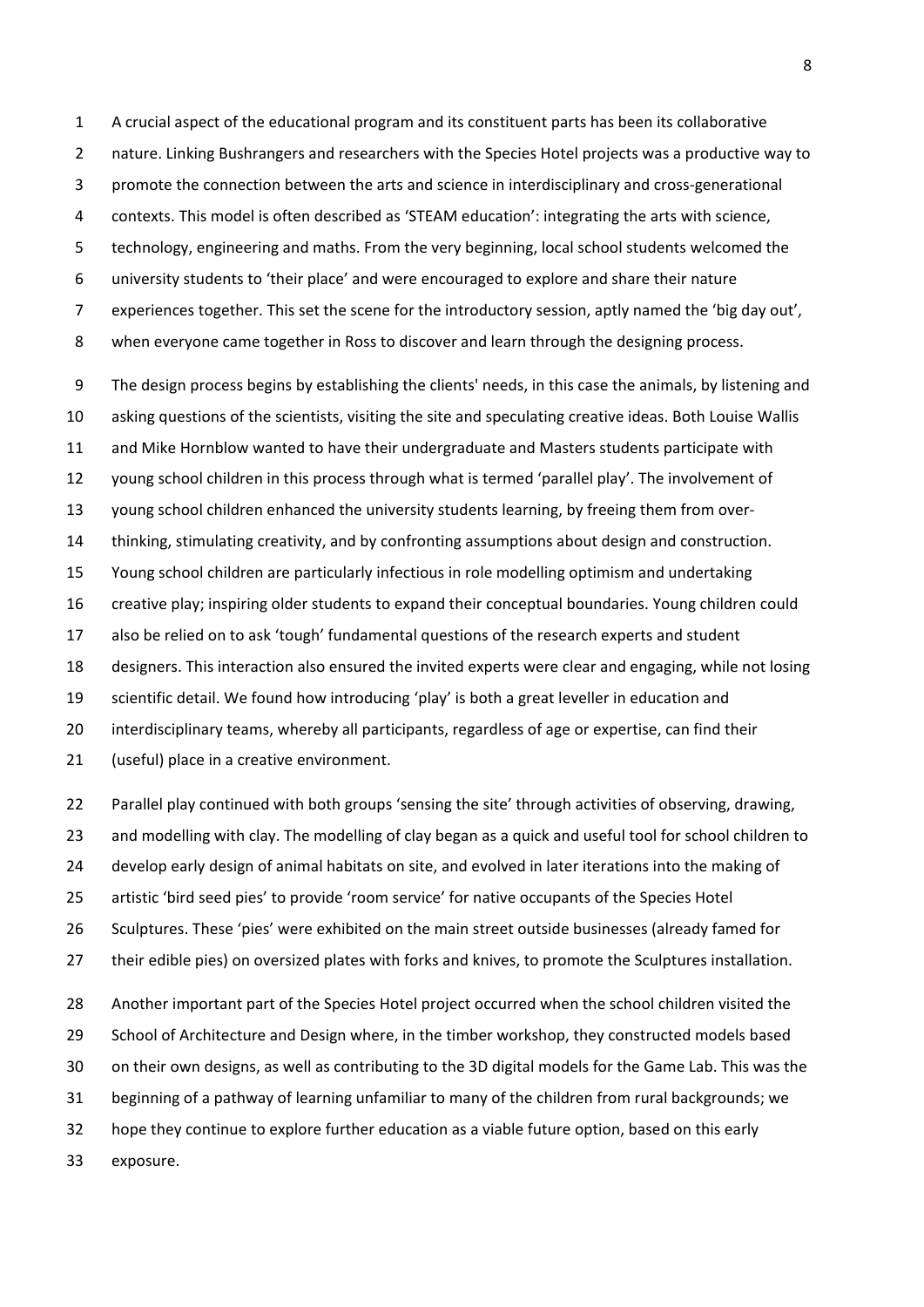Artists also became involved with science communicators to engage children in a range of other projects. Students at Campbell Town worked with a musician to create soundscapes for an installation called The Hearth, made by Peter E. Davies, at Ross. An Artist-Ecologist workshopped with primary school students to produce sketches of native mammals to be used as playing cards in the Game Lab, while high school students worked on augmented reality for the project with local artists and technology educators. Such collaborations are emblematic of how Island Ark offered a unique platform in educational terms; dovetailing research and teaching, theory and practice, school and industry partners, where students at different stages in their learning (from school children to doctoral researchers) worked together.

### *Learning from collaborations*

 The success of collaborations with schools is highly reliant on supportive principals, senior staff and teachers who see the value and take opportunities to engage their students in locally relevant activities, linked with the Australian Curriculum. We found that successful collaborations require more than one-off engagements: building relationships, trust, reputations, and meaningful educational programs takes time. Campbell Town School embraced all of these cross-curriculum opportunities, with great results; on the other hand, several schools declined to be involved, citing the crowded curriculum as a significantly overwhelming issue, affecting their ability to participate. It was apparent that student engagement was more likely where key teachers were enthusiastic and had support, and where leadership recognised the benefits of this educational opportunity.

20 There were also other challenges faced in the curriculum design; the preparedness of workshop presenters and student 'buy-in'. Through the project we learnt to reduce the number of workshops, 22 keeping them short and connected to a greater outcome, and ensuring they engaged participants by 'doing'. There was an early tendency to plan too many workshops and, despite careful monitoring on the day, timing could be compromised, depending on levels of success with various age groups. Proficiency comes with experience, peer learning and mentoring those who are newly involved. We 26 typically blended experienced workshop leaders with those just starting. We provided new leaders 27 with some preparatory and then moral support on the day. We chose artists who had previous experience and enjoyed working with school children.

 We also found it was easier to work with young school children (Years 1-5) and senior students (Years 11-12) who were curious, passionate, and excited about the programs. Working with Year 9- 10 children was more challenging: it was difficult to motivate dis-engaged students who did not feel comfortable interacting with tertiary-level students. By working with various school-aged children we tested and adapted the design, length, and number of workshops with each event program.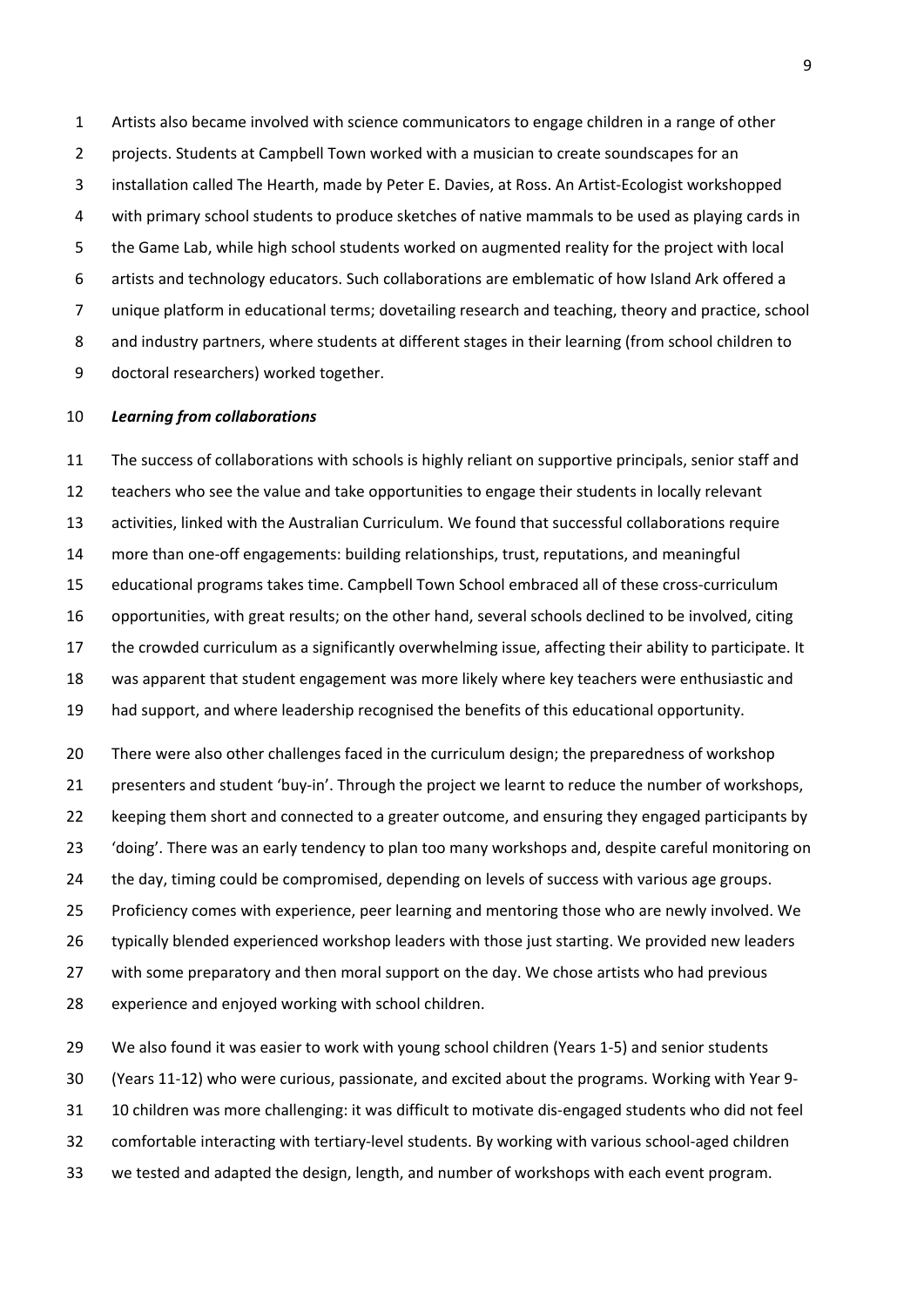With the maturing of this place-based educational program, it is now timely to collect more formal evidence on the effects on students. Much of our energy was spent planning, seeking funding, and the fun part of the actual making and doing. Writing this article has led us to question the need to re-test school children to see if their knowledge of threatened Tasmanian mammals has improved. We also plan to investigate two groups of students deeply engaged with the Bushrangers and Species Hotel projects. One is a cohort from Campbell Town (which started in Years 1 and 2) and has been involved for more than four years. This group visited the School of Architecture and Design three times, was comfortable talking to staff and students and was inspired by the environment. The second is students of the School of Architecture and Design. In both instances, surveys will be administered to these students in their current classes; these classes also contain several students who did not participate in the Bushrangers or the Species Hotel projects, and who will act as study controls.

*Expanding our community outreach* 

 *While young people and students are a critical audience, place-based education must be broader than K-12 education. Adults, as well as children, can have deep, transformational relationships with place, while also having an inordinate impact on our world's resources.* (Ardoin 2006, pp. 60-61).

 Events that connected with the broader community included an annual 'big night out', where school children and their families and university students were invited to bring headlamps to explore the nocturnal biodiversity of remnant bush on Midland farms, accompanied by scientists with expertise 21 in insects, birds, frog, and bats. Activities like these experienced by farmers when they were young were instrumental in farmers committing themselves to Island Ark project on their farm when older (Bridle et al. 2021, this issue).

 Many local people view the town of Ross through the lens of its European heritage, embodied in its historical buildings and streetscapes. Through the presence of the Sculptures, Ross residents have become more aware of the importance of the natural history of the area *beyond* the town borders. Rather than just reading signs describing the riparian restoration plantings, people were invited to actually engage with the Sculptures. These Sculptures convey the need for habitat and the reason for the large plantings along the river. The revision of tourist information maps to include the Species Hotel walk is a further indication of 'investment' in the project by residents of Ross and the wide community.

 Our reach has also extended beyond the Midlands through various talks by the champions and researchers, encompassing the science, the arts and/or the place-based education program. These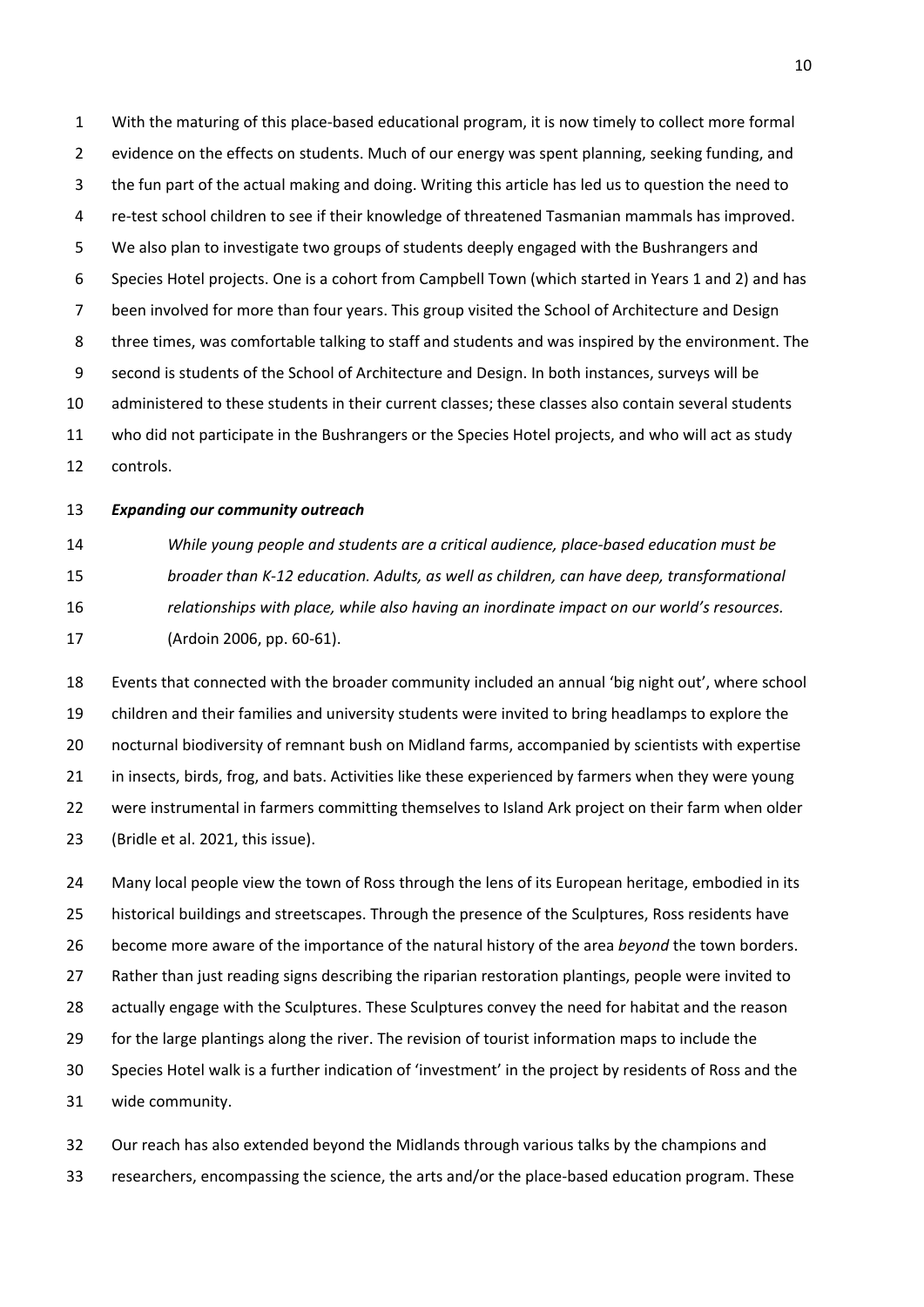talks were to community, school and university groups, an arts festival, conference presentations

- (including a whole symposium dedicated to the Midlands restoration: *Ecological Society of Australia*
- *Conference 2019)* and at guided field trips. The field trips to the restoration and research sites (Bailey
- et al. 2021, this issue), in addition to the Sculptures and the Game Lab, bring these stories to life.
- These messages and experiences have appeared in traditional, academic and social media (see
- #specieshotel), leading to increased awareness, visitations, and new collaborators and supporters.

### *From little things big things grow – funding and challenges*

- This educational program has responded to 'seeds' of creative ideas. It found champions, such as passionate teachers, scientists, philanthropists, artists and farmers, and then sought funding to support the development of these ideas. There has been an incremental development of activities funded by small pots of money. This was not a linear process, but a web of possibilities developed from the network of connections established; a collaborative network built on trust and inclusiveness. This network engaged with and valued a diversity of perspectives, including those of farmers and members of the Aboriginal community. Engaging a broad range of people to understand and appreciate the area resulted in restoration and conservation efforts being supported and promoted. Most partners dedicated more 'in-kind' effort than we could ever afford, as they valued the opportunities to connect and enjoyed the flow on benefits of contributing locally. Good communication with positive feedback sustained the engagement of these enthusiastic stakeholders. Perhaps the initial lack of a central large fund has, by default, led to more engaged champions and participants; it is a 'built onto' model, rather than a delegation of responsibilities, which may be a more attractive option for participants.
- 22 We recognise that this place-based educational program is creating a stronger sense of
- connectedness with the area that, in turn, leads to a greater sense of awareness, stewardship, and
- environmental responsibility. It has been an ongoing provision of many high impact learning
- opportunities that were fun, memorable, and transformational. Most importantly, it is due to the
- formation of positive relationships that this program continues to inspire. It is driven by passion and
- excellent communication.
- 

# **Abridged Acknowledgements**

We would like to acknowledge the original owners, the Palawa people, and the use and crossing of

- the Midlands where we met: Paredareme nation people, Laremairremenar and Poredareme clan
- groups, Luggermairrerpairrer clan group and the Tyrrernotepanner clan group. We would also like to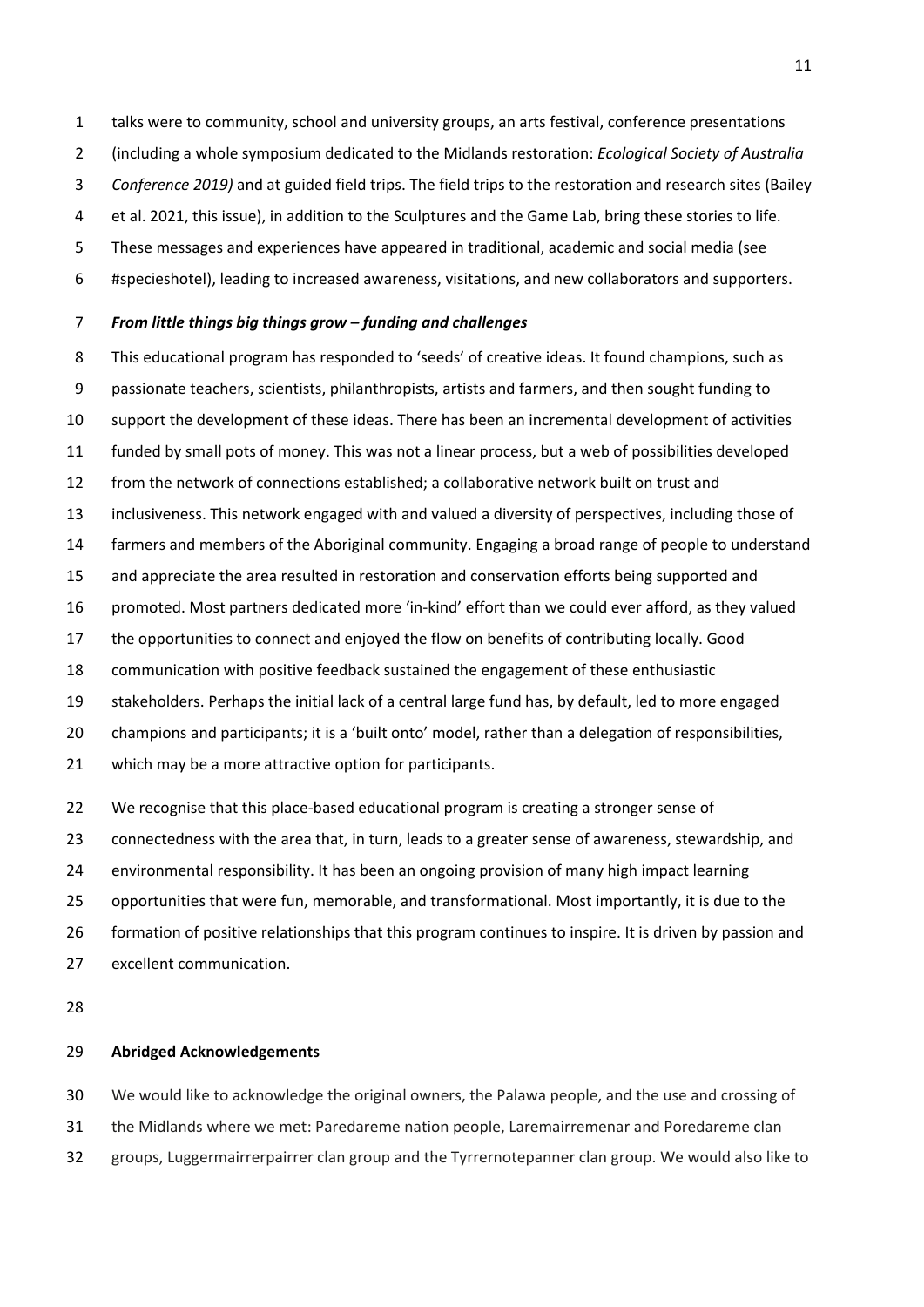- acknowledge the current landowners who are supporting the education and restoration programs: the von Bibra, O'Connor, Foster, Bennett, and Young families. In addition, sincere thanks to all the participants and supporters (students, community members, colleagues and in-kind employer
- contributions and funders) for their contributions.

 **BOX 1: Indigenous student immersion: two eyed view of conservation – Nel Smit and David Mangenner Gough**

 Aboriginal immersion is a key part of Island Ark and the Bushrangers project. The deep connection this experience generated over three years acknowledged the ancient close Aboriginal relationship with this Midlands country. It addressed traditional owners' careful management of fire, plants, and animals.

'Two-eyed Seeing' is

 *learning to see from one eye with the strengths of Indigenous knowledge and ways of knowing, and from the other eye with the strengths of Western knowledge and ways of knowing … and learning to use both these eyes together, for the benefit of all* (Bartlett et al. 2012, p. 335).

 This approach is used in the Midlands Aboriginal Immersion days (annually, part of National Science Week). Aboriginal leaders and scientists shared their ways of knowing. Aboriginal students were delighted to find stone tools in an Aboriginal stone quarry. They collectively pondered the age of a two-metre stacked eagle's nest, found deep wombat holes, and hugged (remnant) eucalypt trees that were over three hundred years old. These place-based connections provided profound evidence of pre-European habitat.

There were opportunities for these students to be shown effect of fragmentation of native

vegetation and loss of native understorey species within the Midlands biodiversity hotspot is

manifest in the movement pattern of native animals (Jones and Davidson 2016). Another feature of

the site was damage caused by a large bushfire. Students also considered the impact of climate

change on this changing landscape.

With this new contextual knowledge, students became active in the future restoration of the

Midlands by planting endemic shrubs and trees. These plants were propagated by a local farmer, as

well by city students, from locally collected seed. The Aboriginal students from Campbell Town

School identified a site in their school grounds in which to grow Aboriginal food plants, to show that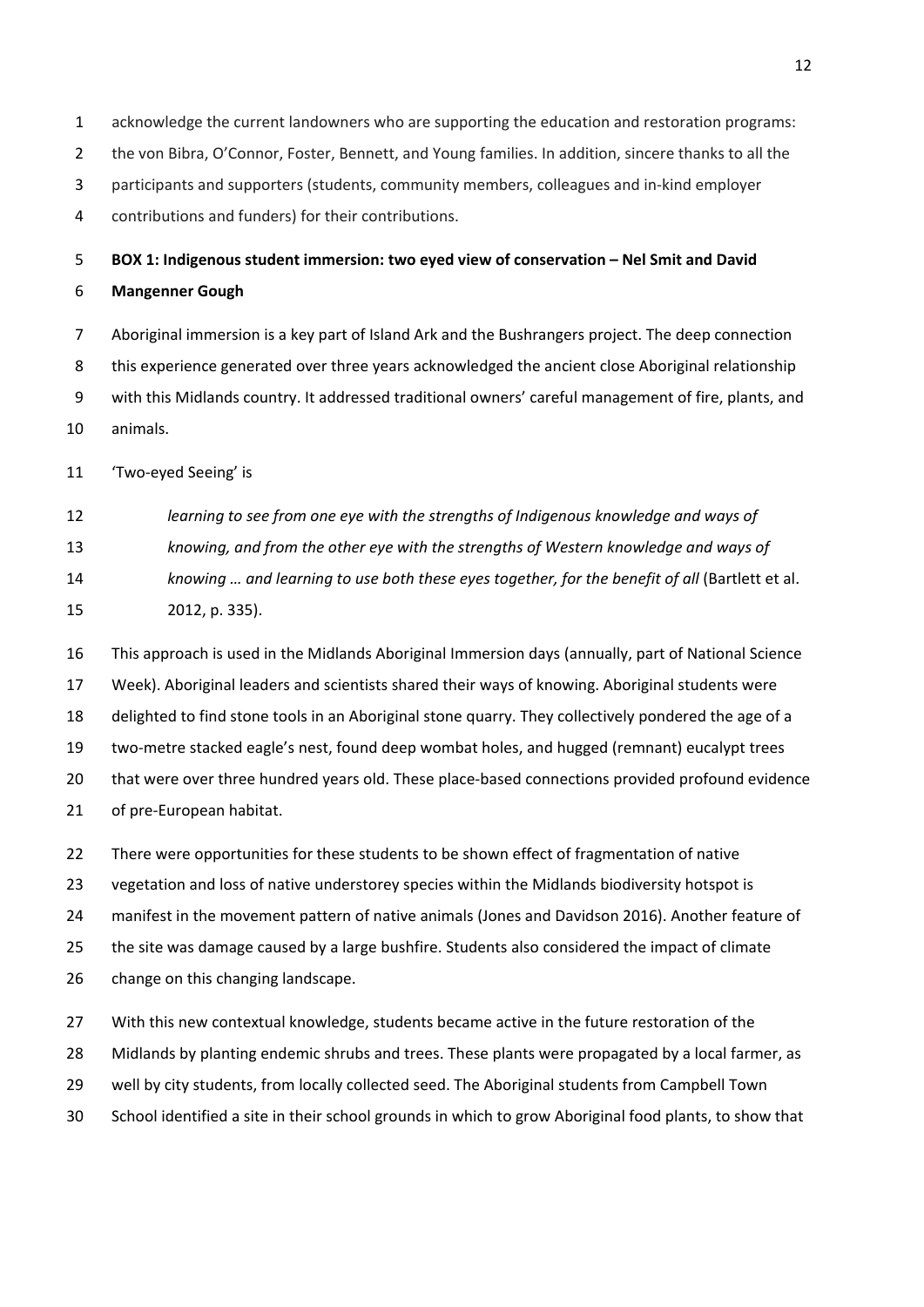*…* [s]*haring our deep-time connections in our cultural heritage sites and our knowledge systems of caring and shaping country has been a very important way for us all to find the best methods to regain a healthier landscape. These include traditional Aboriginal cultural burning and reading the cultural landscapes. Through collaborations with all stakeholders in the regeneration process we can make a positive change to such a heavily impacted landscape* (Gough, pers. comm., 2020)

### **Box 2 Species Hotel Game Lab – Mike Hornblow**

 The Game Lab, presented at the Junction Arts Festival, catered for young and mature audiences alike – some drawn to short forays in augmented or virtual reality, others to longer strategic encounters with the Game and posters. An experimental and performative approach suited the festival atmosphere, and encouraged the design team 'Game Masters' to improvise, as conversations with audience-players included stories about landscape degradation and habitat restoration. Large posters illustrated the ecological research, providing reference points as the team moved between design outputs, from augmented or virtual reality, to a lightbox board game, an illuminated bat house, and performances out on the street with local dancers and audience participation. The focal point was the lightbox table, which illuminated a map of the landscape context, including Ross township, the Sculptures site along the Macquarie River, up to the Midlands Highway and across to new stands of native planting, with the ruin of an old shearing shed nearby.

The lightbox map provided the central play terrain for a strategy board game using cards, dice, icons,

and props found on the Midlands site. Players adopted an animal avatar to compete against, or

collaborate with, one another, based on what each species needs to survive and reproduce.

Choosing habitat conditions conducive for their avatar – foraging, nesting, breeding, refuge – they

avoided predators or pursued prey, while adapting to broader climatic events and human

interventions. Each player held three sets of playing cards – animal, landscape, and event – used to

affect change as they established their place in a shifting environment. Landscape cards included a

broad range of elements – woodland remnants, new plantings, hollow logs, and so on. Event cards

included anything from weed invasions, urban sprawl and angry farmers, to bushfire, flood and

drought. Animal cards included native fauna common to the area, even the extinct *Thylacine*

(Tasmanian Tiger), as well as introduced predators, such as feral cats. The game took on a life of its

own when players joined in the process of inventing stories and rules in response to changing

conditions; design elements created by local school children served as placeholders for community

participation.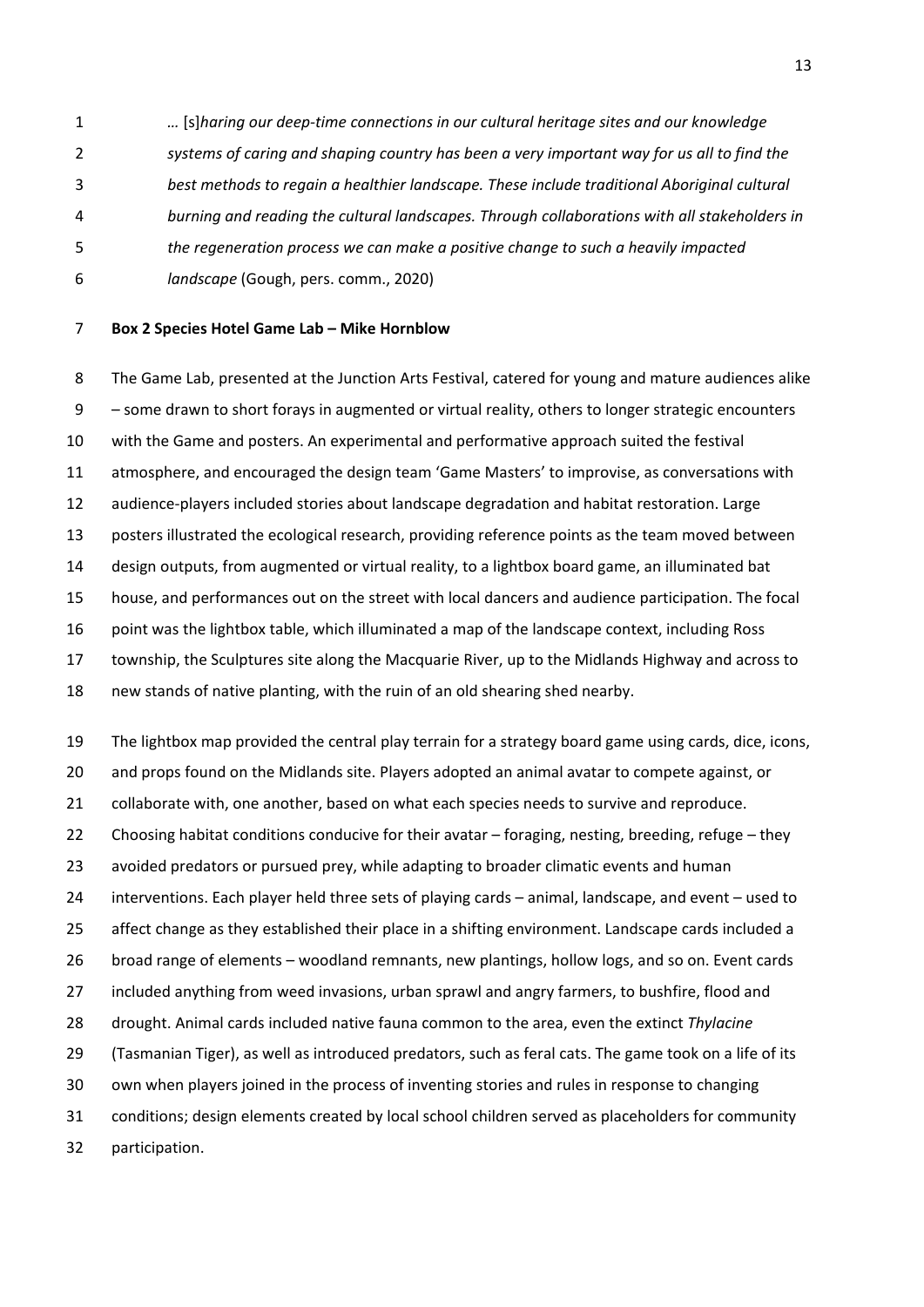**Box 3 Implications for future project managers** 

 • Start small and build up slowly, as this allows for important trust to form between partners (such as not-for-profit organisations, schools, the university and local community). • It is preferable to have a number of key champions/projects identified early in the process, as circumstances change, over time. • The Australian primary and secondary school curricula are crowded, so there is need to work and fit with enthusiastic school leader(s) and the teachers to encourage them to be directly involved, or *vice versa*. • It is easier to work with passionate and curious school children: Years 1- 5 or committed Year 11-12 students undertaking geography or biology. *References* Ardoin N.M. (2006) Toward an interdisciplinary understanding of place: Lessons for environmental education. Canadian Journal of Environmental Education 11**,** 112-126. Australian Government (2020). Australia's 15 National Biodiversity Hotspots. Available from URL: [https://www.environment.gov.au/biodiversity/conservation/hotspots/national-biodiversity-](https://www.environment.gov.au/biodiversity/conservation/hotspots/national-biodiversity-hotspots) [hotspots.](https://www.environment.gov.au/biodiversity/conservation/hotspots/national-biodiversity-hotspots) Bailey, T., Harrison, P., Davidson, N., Weller-Wong, A., Tilyard, P., Steane, D., Vaillancourt, R., and Potts, B. (2021). Embedding genetics experiments in restoration to guide in plant choice for a degraded landscape with a changing climate. Ecological Management & Restoration 999, 9-9. Bartlett, C., Marshall, M. and Marshall, A. (2012) Two-Eyed Seeing and other lessons learned within a co-learning journey of bringing together indigenous and mainstream knowledges and ways of knowing. Journal of Environmental Studies and Sciences 2, 331-340. Bridle, K., Foster, H., Foster, S., Lyne, C., O'Connor, R., von Bibra, J., ... and Davidson, N. (2021). Understanding the experiences of landowners engaged in landscape restoration projects in the Northern Midlands of Tasmania. Ecological Management & Restoration 999, 9-9 Cinera, J., Velesova, B., Krepelkova, S., Simonva. P and Kroufek. R. (2019) Place-based education from three perspectives. Environmental Education Research 25, 1510-1523. Cowell, S., Cameron, A., Sprod, D. and Appleby, M. (2013) Midlandscapes: matching actions to opportunities in landscape conservation in the Tasmanian Midlands. In: Linking Australia's Landscapes (eds J. Fitzsimons, I. Pulsford and G. Wescott). CSIRO Publishing, Collingwood. Davidson, N., Bailey, T. and Burgess, S. (2021). Restoring the Midlands of Tasmania: A multi disciplinary approach. Ecological Management & Restoration 999, 9-9. Egan, D., Hjerpe, E.E. and Abrams, J. (2011) Human Dimensions of Ecological Restoration. Integrating Science, Nature and Culture*.* Island Press Washington, DC. Gruenewald, D. A. and G. A. Smith (2007). Place-Based Education in the Global Age: Local Diversity. London, Taylor & Francis Group. Jones, M. E. and Davidson, N. (2016) Applying an animal-centric approach to improve ecological restoration. Restoration Ecology 24, 836-842 MacDonald, A., Wise, K., Tregloan, K., Fountain, W., Wallis, L., and Holmstrom, N. (2020). Designing STEAM Education: Fostering Relationality through Design-Led Disruption. International Journal of Art and Design Education 39, 227-241. McBride, B.B., Brewer, C.A., Bricker, M. and Machura, M. (2011) Training the Next Generation of Renaissance Scientists: The GK-12 Ecologists, Educators, and Schools Program at The University of Montana. BioScience 61, 466-476. Orr, D.W. (2005) Place and Pedagogy. In: Ecoliteracy, Educating Our Children for a Sustainable World (eds M.Stone and Z. Barlow) pp. 91-92. Sierra Book Clubs, San Francisco.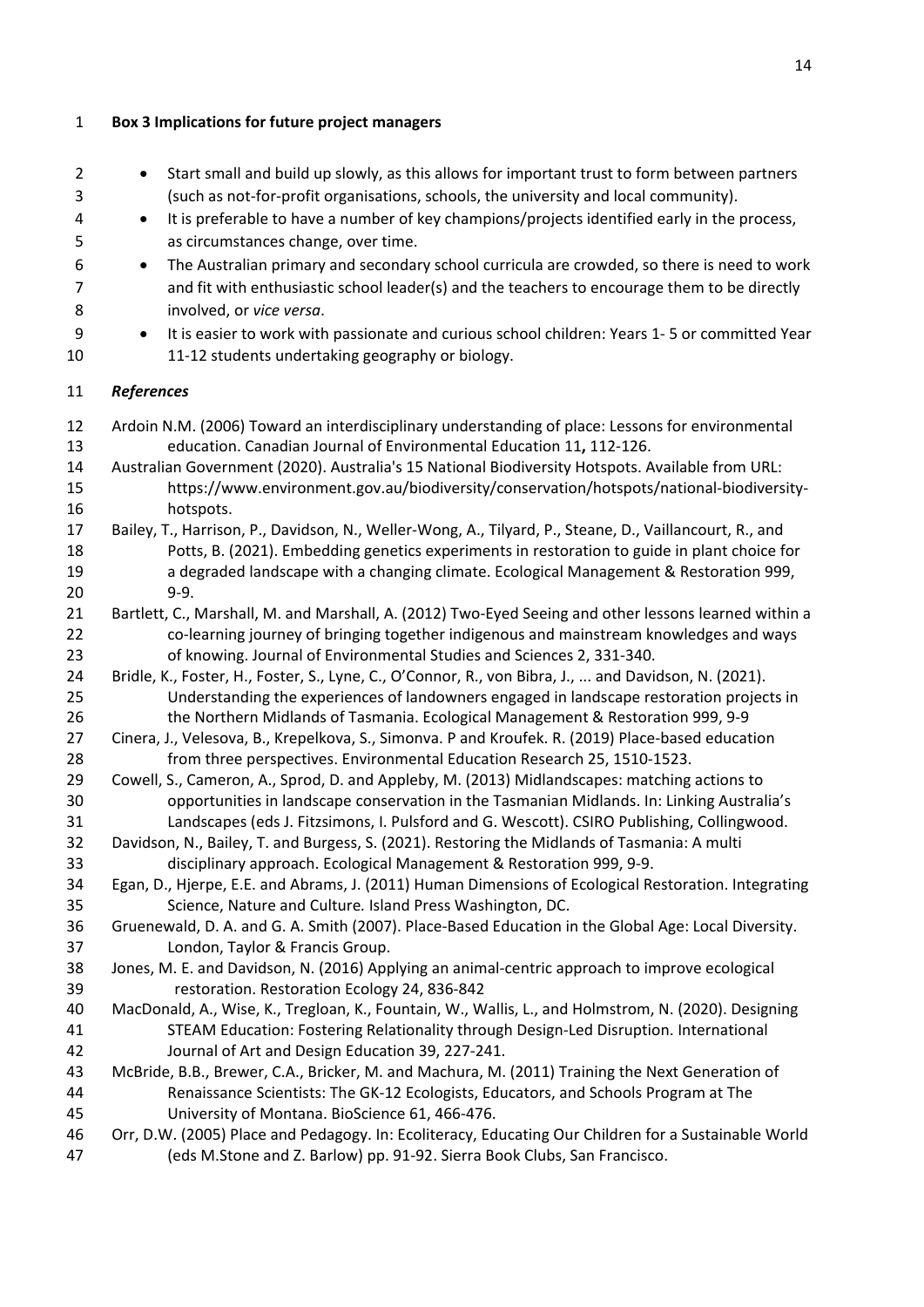- Rayne, A., Byrnes, G., Collier-Robinson, L., Hollows, J., McIntosh, A., Ramsden, M., … Steeves, T. (2020). Centring Indigenous knowledge systems to re-imagine conservation translocations. People and Nature 2, 512-526.
- Salama, A. (2015). Spatial Design Education: New Directions for Pedagogy in Architecture and Beyond. Ashgate, Surrey.
- 6 Smit, N. (2020) My Patc[h.](https://issuu.com/utaslibrary/docs/my_patch_sml) Curriculum Corporation, Carlton, Australia.
- Smith, G.A., and Sobel, D. (2010) Place- and Community-Based Education in Schools: Place and Community-Based Education in Schools. Taylor & Francis Group, London.
- Sobel, D. (2004) Place-based education: Connecting classrooms and communities. Orion Press, Great Barrington, MA.
- Zylstra, M.J., Knight, A.T., Esler, K.J. and Le Grange, L.L.L. (2014) Connectedness as a Core Conservation Concern: An Interdisciplinary Review of Theory and a Call for Practice. Springer Science Reviews 2, 119-143.